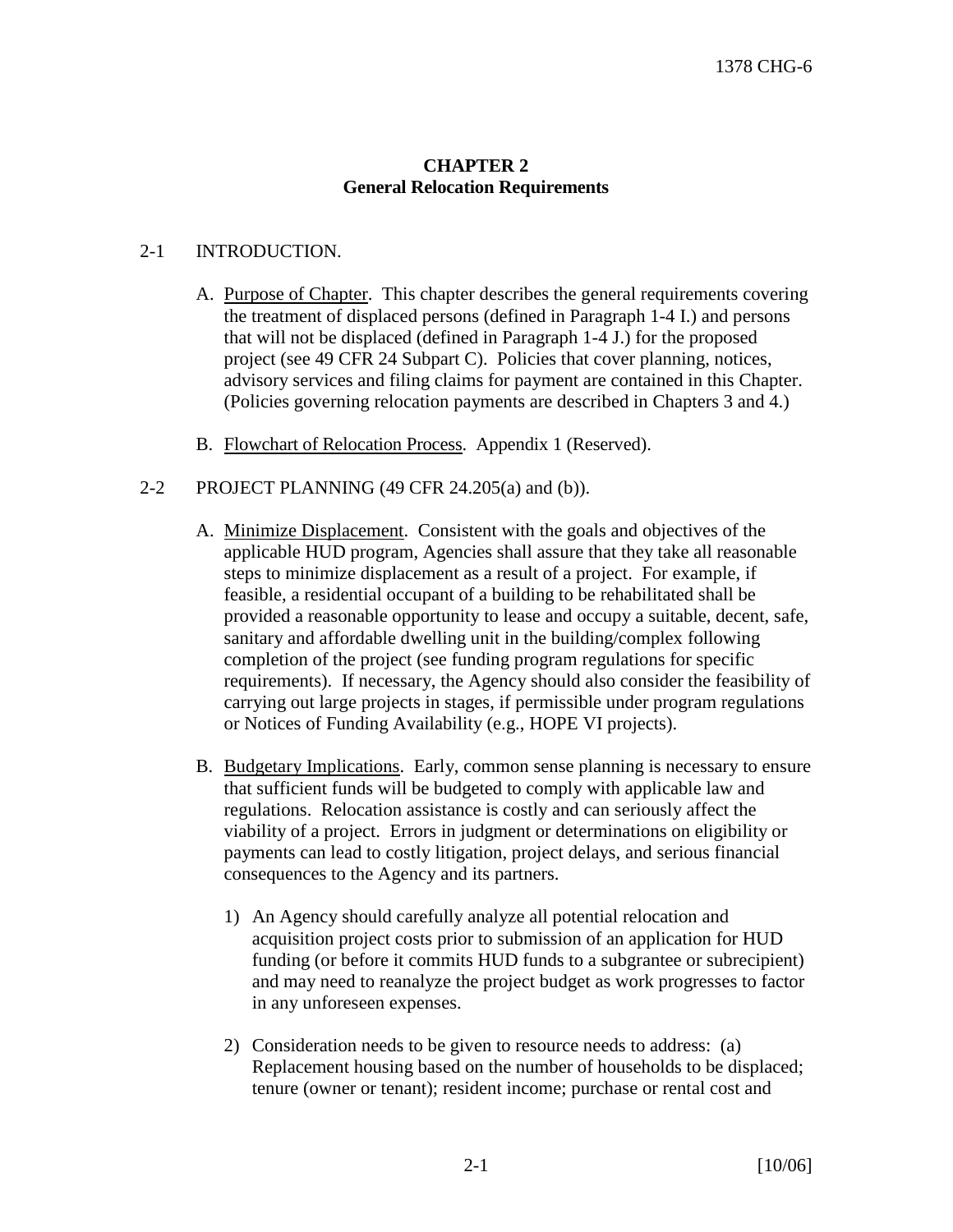utility costs; family characteristics; impact on minorities, the elderly, large families, and persons with a disability; (b) replacement business locations based on the number, type, and size of businesses, farms and/or non-profit organizations to be displaced (if any); (c) the need for providing on-going advisory services to displaced persons; and (d) the need, if any, for advisory services to other persons in the neighborhood that will be adversely impacted by the project and who may be eligible for such assistance at the Agency's discretion.

- C. Coordination. The Agency shall take the steps necessary to ensure cooperation and coordination among government agencies, neighborhood groups and affected persons so that the project can proceed efficiently with minimal duplication of effort.
- D. Consultation with Property Occupants. Where feasible, the Agency should consult with the occupants of the site to be acquired, rehabilitated or demolished at an early stage. Resident participation in the design of a project is often required in HUD programs (see applicable program regulations for any specific participation requirements). When public meetings are held, the meeting room and presentation must be accessible and understandable to all persons in the intended audience, regardless of disability or limited English language proficiency. A sample of an invitation to residents to participate in discussions regarding a proposal to rehabilitate, demolish, and/or reconstruct a public housing complex is attached as Appendix 18. This notice can be modified for use in other HUD programs.
- E. Determining Resource Needs (see 49 CFR  $24.205(a)(1)$  through (5)). To the extent necessary and feasible, the Agency should conduct an on-site survey of occupants before approving a project. Optional guideforms that can be used to obtain detailed occupant information are the Site Occupant Record--Residential, in Appendix 8 and the Site Occupant Record—Nonresidential in Appendix 9. To obtain basic information from current public housing occupants about their replacement housing preferences, the optional Resident Survey guideform in Appendix 18a may be used (this form may also be edited for use in other situations). An Agency should plan to collect detailed information about each person's income and replacement housing needs in advance of the event triggering the ION date (see paragraph 1-4 T.) at which time a specific Notice of Relocation Eligibility must be provided, as well as identify available comparable replacement housing resources in a sufficient number to meet the project needs. If a shortage of comparable replacement housing resources is anticipated, the agency should develop a plan to adequately address the shortage including housing of last resort measures.
- F. Review by HUD. Individual HUD program regulations or Notices of Funding Availability (NOFAs) may specify the level and timing of HUD review of Agency planning activities and budgets. Where a pre-award review is not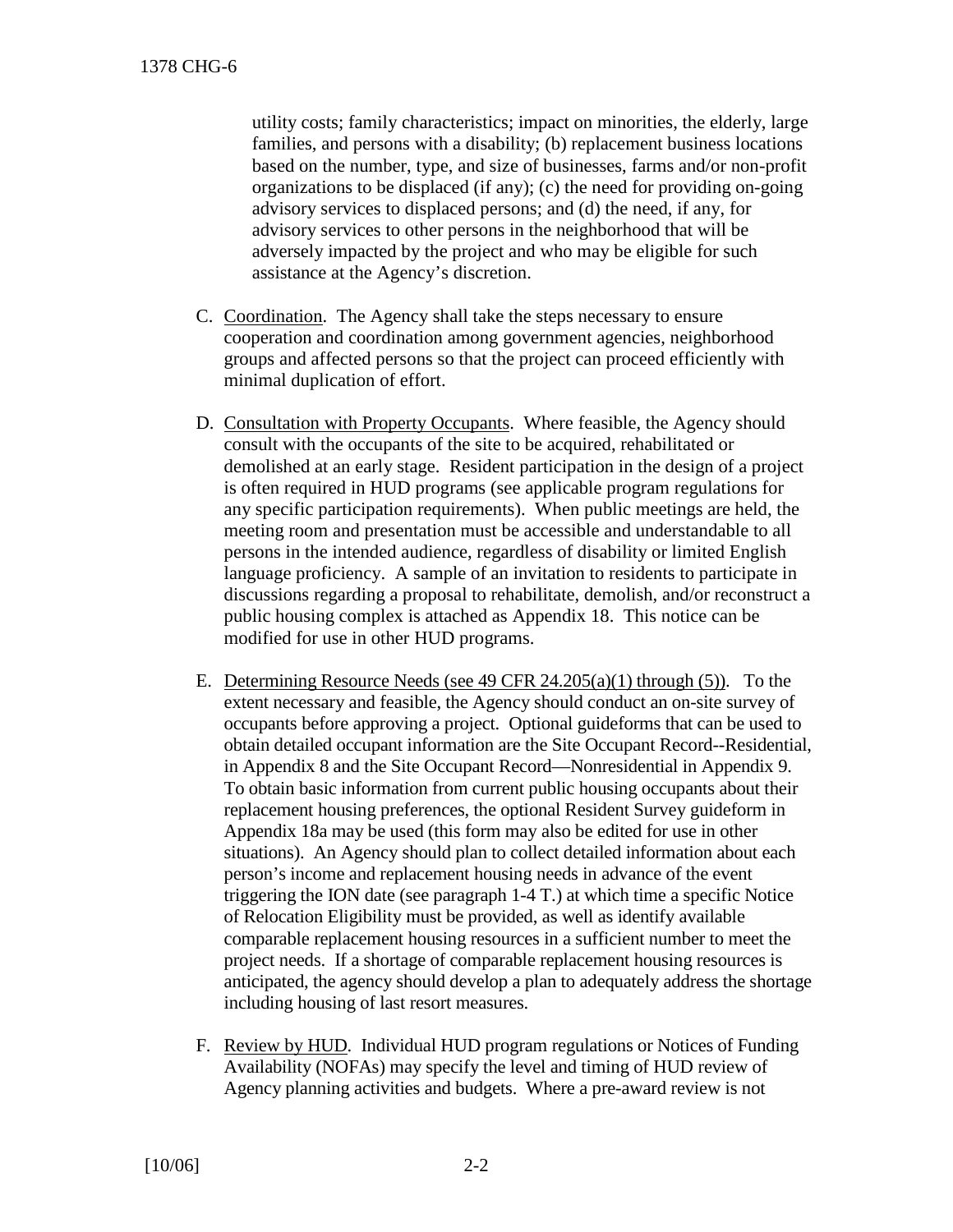G. completed, these activities may be covered in a routine HUD monitoring review. Whether or not HUD reviews a proposed project budget or relocation strategy, HUD approval of financial assistance for the project is premised on the Agency's certification of compliance with the URA and applicable regulations. See Paragraph 1-6.

## 2-3 RELOCATION NOTICES (49 CFR 24.203).

- A. HUD Information Brochures. An Agency may meet most of the general information requirements required by the URA by providing the displaced person with a copy of the appropriate HUD information brochure along with the required Notice (see list below). Printed copies of the HUD information brochures are available from HUD's Regional Relocation Specialists and local field offices, and from HUD's Direct Distribution Center at 1-800-767-7468. Copies can also be downloaded or printed from HUD's website at: [www.HUD.GOV/Relocation](http://www.hud.gov/Relocation). There are five (5) brochures available in both English and Spanish versions:
	- 1) When a Public Agency Acquires Your Property (HUD-1041-CPD) and its Spanish version Cuando Una Agencia Pública Adquiere su Propiedad (HUD-1041-CPD-1);
	- 2) Relocation Assistance to Tenants Displaced From Their Homes (HUD-1042-CPD) and its Spanish version Asistencia Para La Reubicación a Inquilinos Desplazados de Sus Hogares (HUD-1042-CPD-1);
	- 3) Relocation Assistance to Displaced Homeowner Occupants (HUD-1044- CPD) and its Spanish version Asistencia Para la Reubicación a Propietarios Residentes de Vivienda Desplazados (HUD-1044-CPD-1);
	- 4) Relocation Assistance to Displaced Businesses, Nonprofit Organizations and Farms (HUD-1043-CPD) and its Spanish version Asistencia Para la Reubicación a Negocios, Organizaciones sin Fines de Lucro y Granjas Desplazados (HUD-1043-CPD-1);
	- 5) Relocation Assistance to Persons Displaced from their Homes (Section 104(d)) (HUD-1365-CPD) and its Spanish version Asistencia Para la Reubicación a Personas Desplazadas de sus Viviendas (Sección 104(d)) (HUD-1365-CPD-1). This brochure is only used where both the URA and section 104(d) are applicable to the project (see Paragraph 1-2 B.).
- B. General Information Notice (GIN) (49 CFR 24.203(a)). The URA regulations require that persons who are scheduled to be displaced must be provided with a GIN as soon as feasible. Many HUD projects can involve both persons who are actually displaced and persons who are not displaced. In most programs, if the tenant-occupant of a dwelling moves permanently from the property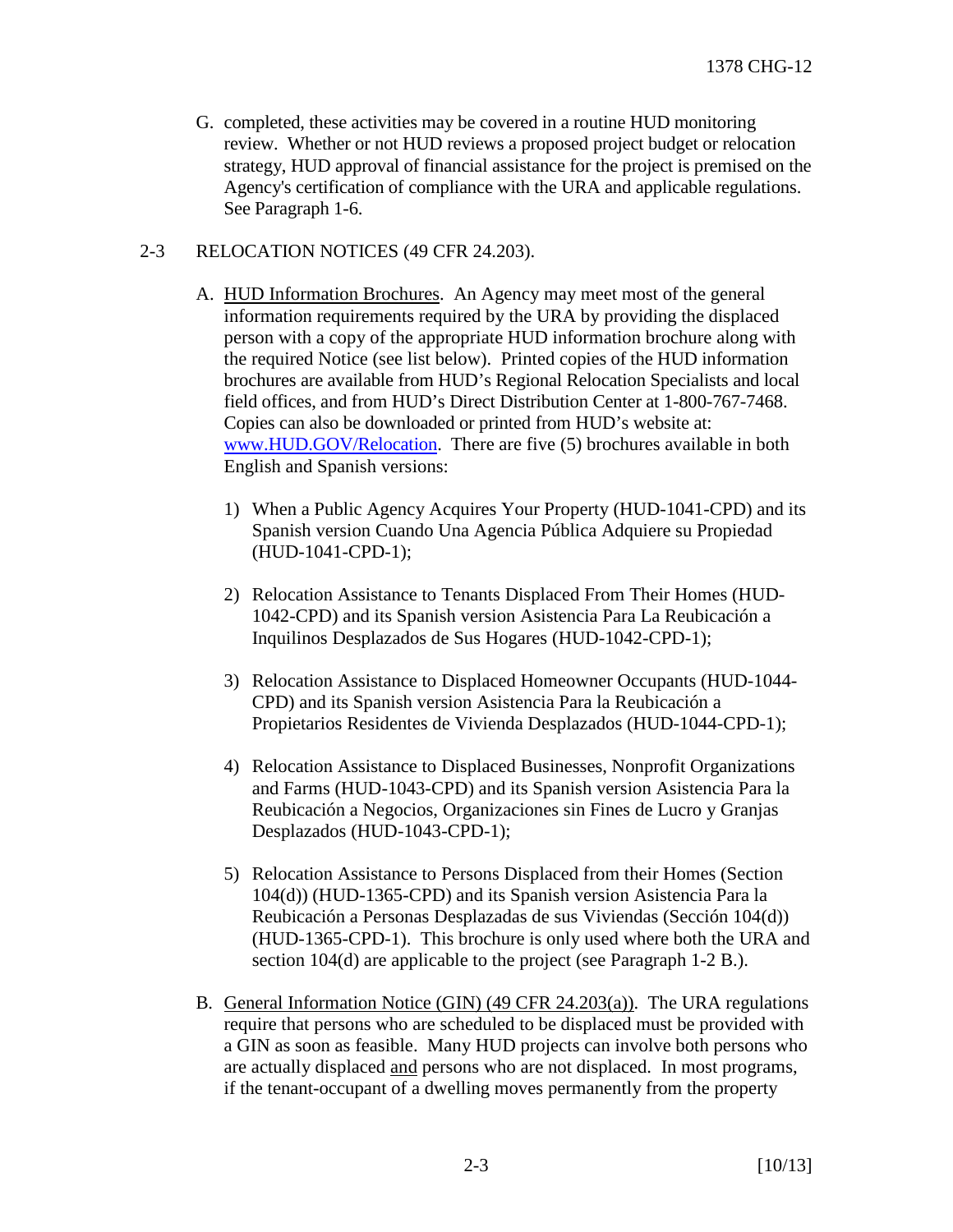after submission of an application for HUD financial assistance, the tenant will be presumed to qualify as a "displaced person." To minimize such unintended displacements, HUD policy considers all occupants within a proposed HUD-assisted project involving acquisition, rehabilitation or demolition as scheduled to be displaced for purposes of issuing a GIN. All occupants, therefore, must be provided with a GIN. For those persons the Agency does not plan to displace, this GIN should be modified to explain that the project has been proposed, explain that they will not be displaced, and caution the person not to move (complete with an explanation of the ramifications of moving on his/her own). Suggested guide forms for these GINs can be found in Appendices 2, 2a, 3, and 3a.

- C. Notice of Relocation Eligibility (NOE) (49 CFR 24.203(b)). The NOE must be issued promptly after the ION (see Paragraph 1-4 T.), and must describe the available relocation assistance, the estimated amount of assistance based on the displaced person's individual circumstances and needs, and the procedures for obtaining the assistance. This Notice must be specific to the person and their situation so that they will have a clear understanding of the type and amount of payments and/or other assistance they may be entitled to claim. Guide form notices of relocation eligibility are contained in Appendices 5, 6, and 7.
- D. Notice of Nondisplacement. If a person does not qualify as a displaced person (see Paragraph 1-4 J.), HUD policy requires that such persons be provided with a Notice of Nondisplacement (see Paragraph 1-4 AA.) to advise them of the Agency's determination and their right to appeal. If continued occupancy is possible upon completion of the project, the notice must explain the reasonable terms and conditions under which the person may continue to lease and/or occupy the property upon completion of the project. If a person moves permanently from the property after ION, and the person has not been provided with a Notice of Nondisplacement, HUD's view is that the person will usually qualify as a "displaced person." Even if there was no intention to displace the person, if they were not given timely information essential to making an informed judgment about a move, it is assumed that the person's move was an involuntary move caused by the project. See the guideform notice in Appendix 4.
	- 1) A Notice of Nondisplacement may advise a person that they may be or will be temporarily relocated (see 49 CFR 24.2(a)(9)(ii)(D), including Appendix A, and Paragraph 1-4 II). If a residential occupant will be temporarily relocated, the Agency must provide reasonable advance written notice of: (a) the date and approximate duration of the temporary relocation (not to exceed 1 year); (b) the address of the suitable, decent, safe, and sanitary dwelling to be made available for the temporary period; (c) the terms and conditions under which the person may lease and occupy a decent, safe and sanitary dwelling in the building/complex upon completion of the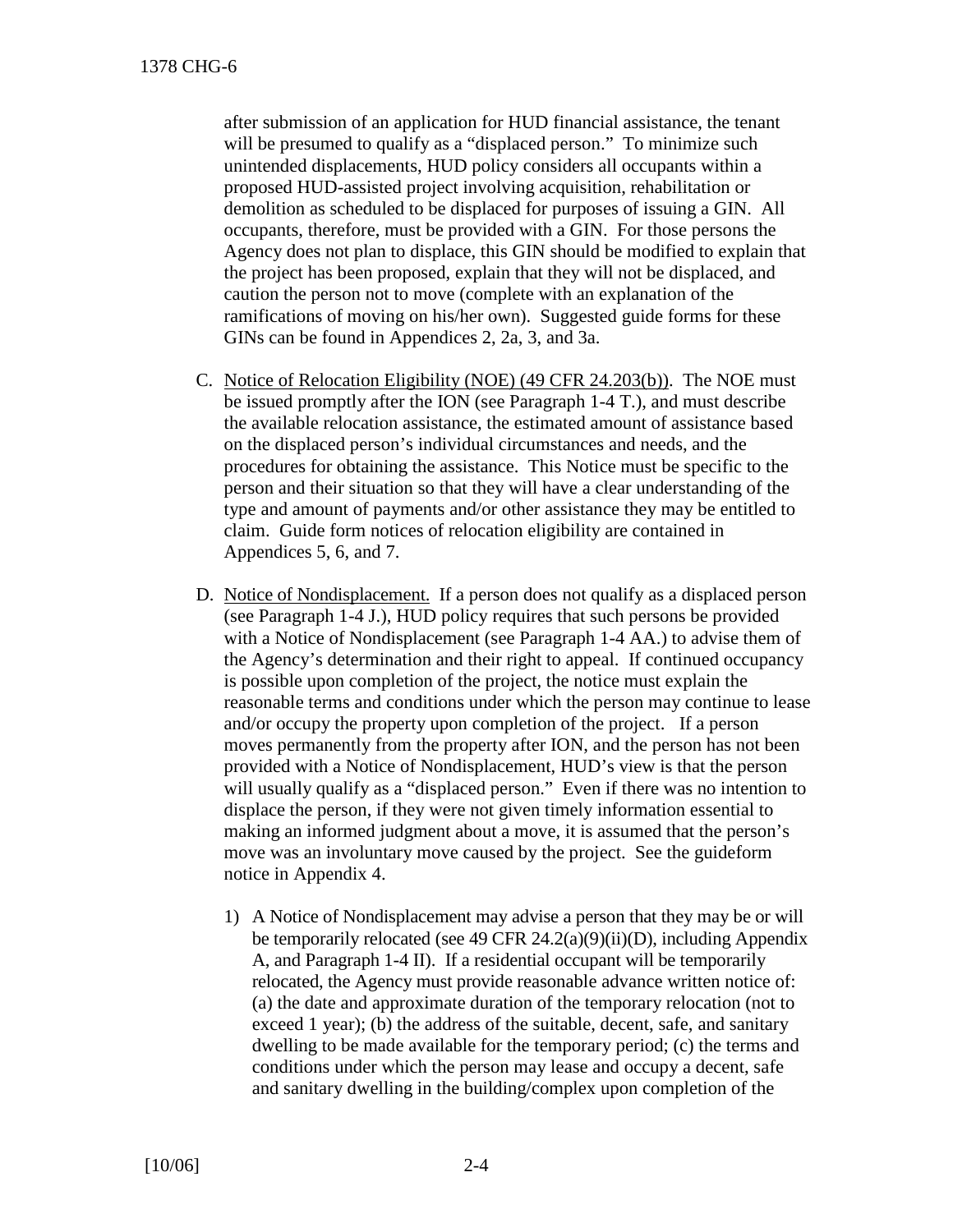project; (d) the costs which will be reimbursed (see paragraph 2-7 A.); and (e) the advisory services which will be available to them.

- 2) If a person is ineligible for relocation assistance [see Paragraph 1-4 B. (Alien not lawfully present in the U.S.) or Paragraph 1-4 MM. (Unlawful occupant)] HUD policy requires that such persons be provided with a written notice of their ineligibility for relocation assistance, the reason they are ineligible, and their right to appeal the Agency's determination.
- E. Ninety-Day Notice (49 CFR 24.203(c)). The 90-day notice shall not be given before the displaced person is issued a notice of relocation eligibility (or notice of ineligibility) for relocation assistance. The date provided in this notice may be different for each person or group of persons in a project area based on whether or not the project will be phased, the location of the occupied building(s), or the project schedule. The 90-day notice need not be issued if: (a) there is no structure, growing stock, or personal property on the real property, or (b) the occupant made an informed decision to relocate and vacated the property without prior notice to the property owner, (c) in the case of an owner-occupant who moves as a result of a voluntary acquisition described in 49 CFR 24.101(b)(1) or (2), the delivery of possession is specified in the purchase contract, or (d) the person is an unlawful occupant (see Paragraph 1-4 MM.).
	- 1) The urgent need provisions described in 49 CFR 24.203(c)(4) permit an Agency to require an occupant to vacate on less than 90 days notice. However, an Agency may not artificially create an "urgent need" (e.g. by issuing a notice to proceed to a demolition contractor, then using the imminent demolition to substantiate a danger to the resident's health and safety in order to cut short the notice period which is otherwise required).
	- 2) State or local law may dictate the form and timing of a moving notice to be issued to an unlawful occupant, if any.
	- 3) HUD also recommends that Agencies provide a minimum of 30 days notice to move to persons who will not be displaced but who need to be temporarily relocated. Longer notice may be appropriate for persons who will be relocated for an extended period of time (over 6 months) or if the move will include all personal property on site. Shorter notice periods may be appropriate based on an urgent need due to danger, health or safety issues or if the person will be temporarily relocated for only a short period of time.
	- 4) The URA regulation prohibits Federal participation in relocation payments or relocation advisory services to aliens not lawfully in the U.S., but does not prohibit notices (see 49 CFR 208). Often illegal aliens and legal residents reside together. Giving every lawful occupant these notices (see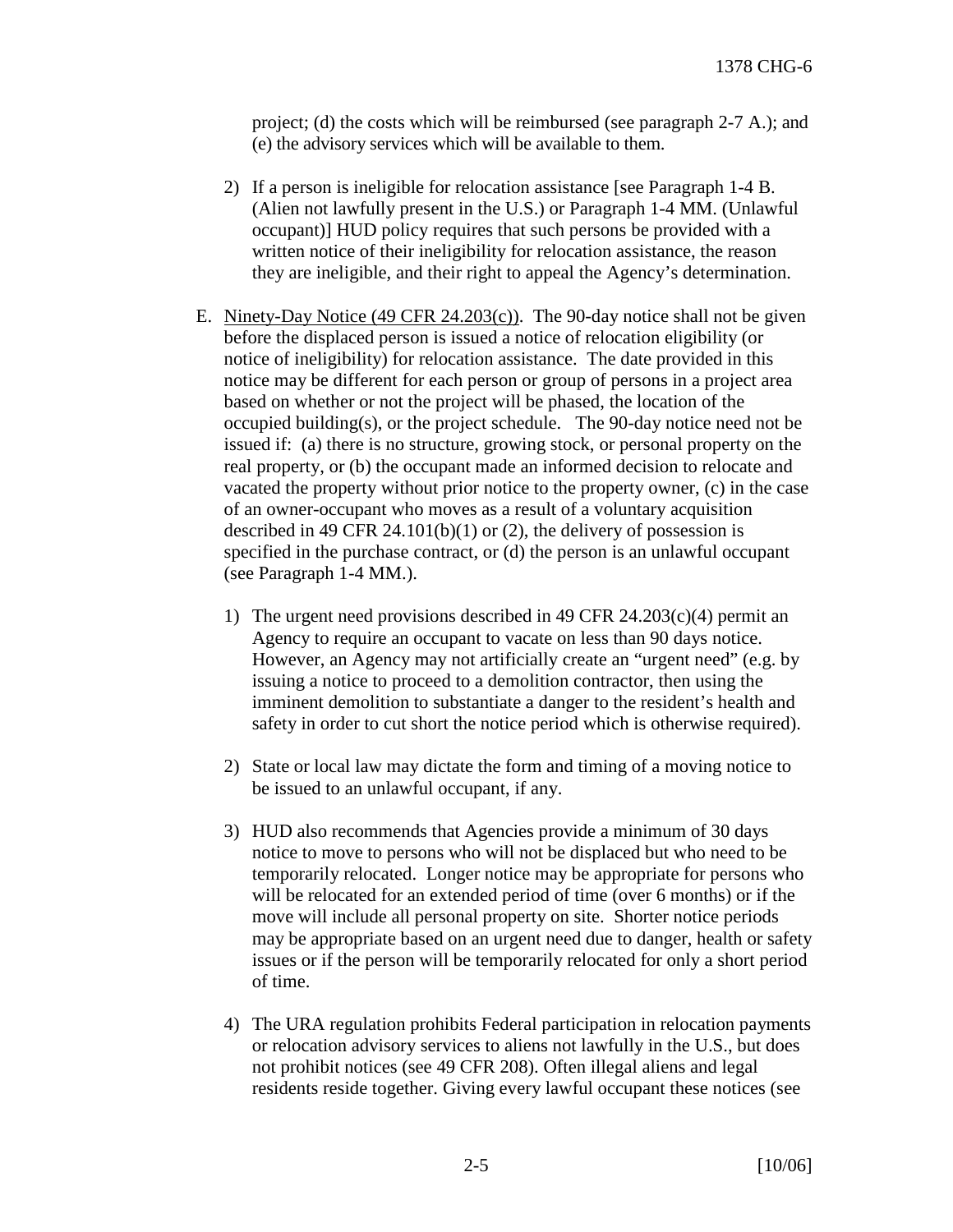definition of an unlawful occupant at 49 CFR 24.2(a)(29)) will assure compliance with the Uniform Act.

- F. Combined Notice (NOE and 90-Day Notice). Where time to begin work on the project is critical, HUD policy permits an NOE and a 90-Day Notice to be combined into one Notice and issued on or before ION (e.g., where moving tenants before snowfall will enable the project to move forward with roof replacements). All persons must still be provided with a minimum of 90 days notice prior to requiring that they move, unless the urgent need provisions in 49 CFR 24.203(c)(4) are met.
- G. Notice of Intent to Acquire (49 CFR 24.203(d)).
- H. Notice to Owner (of real property) (49 CFR 24.102(b)). As soon as an Agency has identified properties that it might be interested in acquiring for a HUDfunded project, the Agency needs to notify the owner(s) in writing of its interest in acquiring the property and the basic protections applicable under the URA. This may include acquisitions made before an application for HUD financial assistance, if the Agency anticipates receiving such assistance for the project. If the Agency does not wish to trigger a person's eligibility for relocation assistance at the time of this notice, it should ensure that the notice is not confused with a Notice of Intent to Acquire (which is specifically used to establish relocation eligibility prior to ION). While the Notice to Owner merely informs the property owner of the Agency's interest in acquiring the property, the Notice of Intent to Acquire is a commitment. A Notice to Owner is required for all acquisitions where there is HUD financial assistance in any part of the project costs, except acquisitions meeting the requirements of 49 CFR 24.101(b)(1) or (2). See Chapter 5 for additional information on the acquisition process and guideforms.
- I. Move In Notice. See paragraph 1-4 Y.
- J. Manner of Notices (49 CFR 24.5). Each notice shall be written in plain, understandable language. Persons who are unable to read and understand the notice (e.g., due to lack of literacy, limited English proficiency, or disability) must be provided with appropriate translation or interpretation services in accordance with HUD limited English proficiency guidance, alternative formats, and/or counseling. Each notice shall indicate the name and telephone number (including the telecommunication device for the deaf (TDD) number, if applicable) of a person who may be contacted for answers to questions or other needed help. If a project will not result in a rent increase, or require permanent or temporary relocation, a GIN or Notice of Nondisplacement may be served by posting it in accessible locations and providing a copy to the tenants' representative.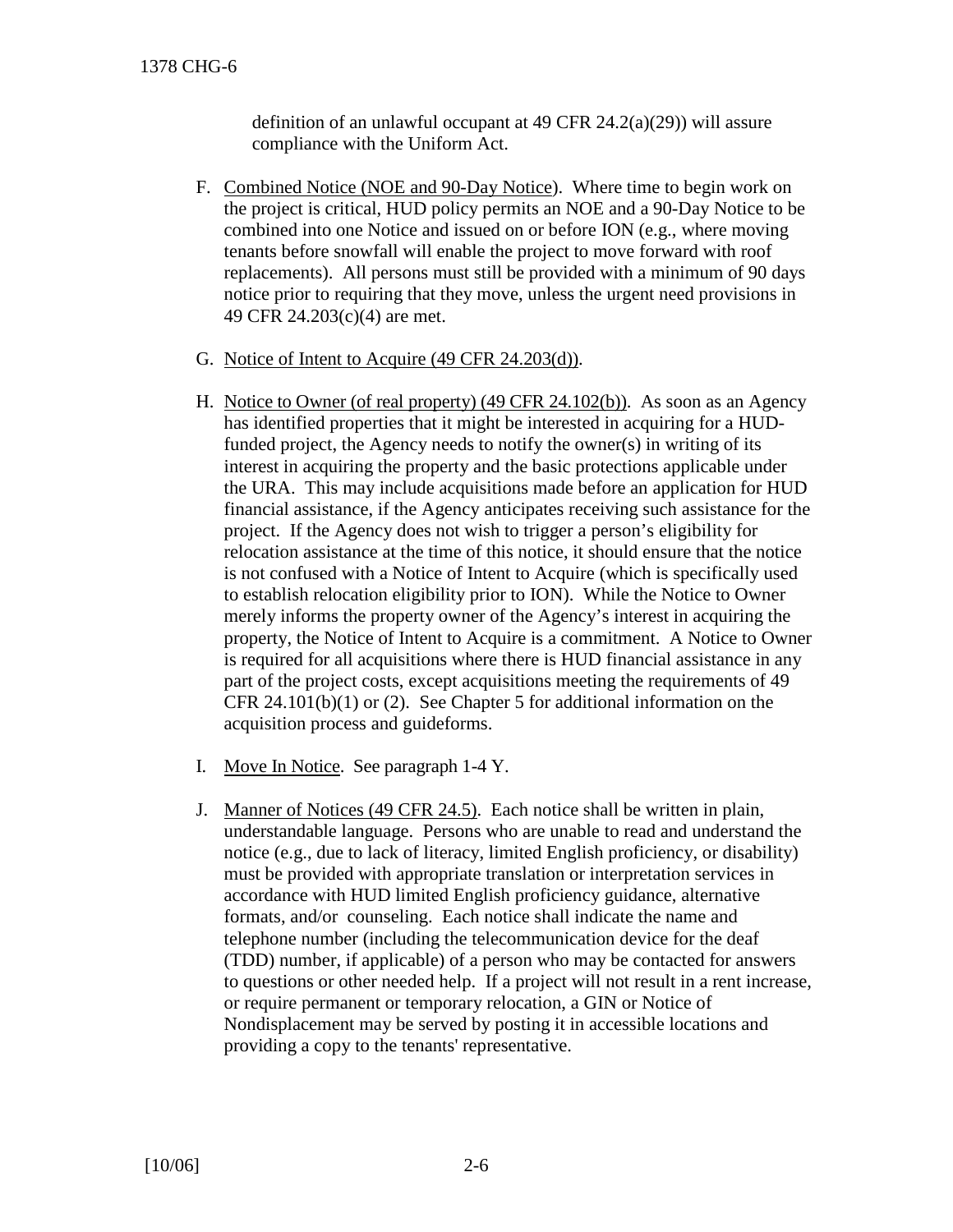- 2-4 RELOCATION ADVISORY SERVICES (49 CFR 24.205(c)). Providing a written Notice or series of Notices, along with the HUD brochure, is not sufficient to assure that the person who is affected by the project understands his/her rights and responsibilities. As soon as feasible, the Agency shall contact each person who is affected by the project to discuss his/her needs, preferences and concerns. Whenever feasible, contact shall be face-to-face. A list of minimum relocation advisory services may be found in 49 CFR 24.205(c).
- 2-5 GENERAL REQUIREMENTS—CLAIMS FOR RELOCATION PAYMENTS (49 CFR 24.207). HUD has developed a series of optional claim forms that can be used to compute payments and obtain certification of a person's status as a citizen, national, or alien who is lawfully present in the U.S. Copies of these forms can be found at Appendices 11, 12, 13, 14, 16, and 17; are available from HUD's Direct Distribution Center at 1-800-767-7468; and can be downloaded or printed from HUD's website at: [www.HUD.GOV/Relocation.](http://www.hud.gov/Relocation)
	- A. Expeditious Payment (49 CFR 24.207(b).
	- B. Advanced Payments (49 CFR 24.207(c)).
	- C. Time for Filing (49 CFR 24.207(d)).
	- D. Notice of Denial of Claim (49 CFR 24.207(e)).
	- E. No Waiver of Relocation Assistance (49 CFR 24.207(f)).
	- F. Expenditure of Payments (49 CFR 24.207(g)).
	- G. Occupants of Displacement Dwelling Move Separately (49 CFR 24.403(a)(5).
- 2-6 RELOCATION PAYMENTS NOT CONSIDERED AS INCOME (49 CFR 24.209).
	- A. "Gap" Payments. The URA statute and regulations require that relocation payments received by a displaced person be excluded from income under Federal law, except Federal low-income housing assistance programs. Many HUD housing programs, therefore, consider relocation payments as income for purposes of establishing eligibility and/or rent. In certain programs, HUD makes an exception where an RHP "gap" payment is being made: 1) To a displaced subsidized tenant to defray the additional cost for rent/utilities associated with his/her move into another type of subsidized unit (e.g., moving from a public housing unit to a Housing Choice Voucher unit) or 2) in the case of a low-income person, whose government housing subsidy cannot reduce their rental and utility payments to 30% of their average monthly gross income and the difference is made up by a URA "gap" payment (e.g., in the Housing Choice Voucher Program where the local payment standard is too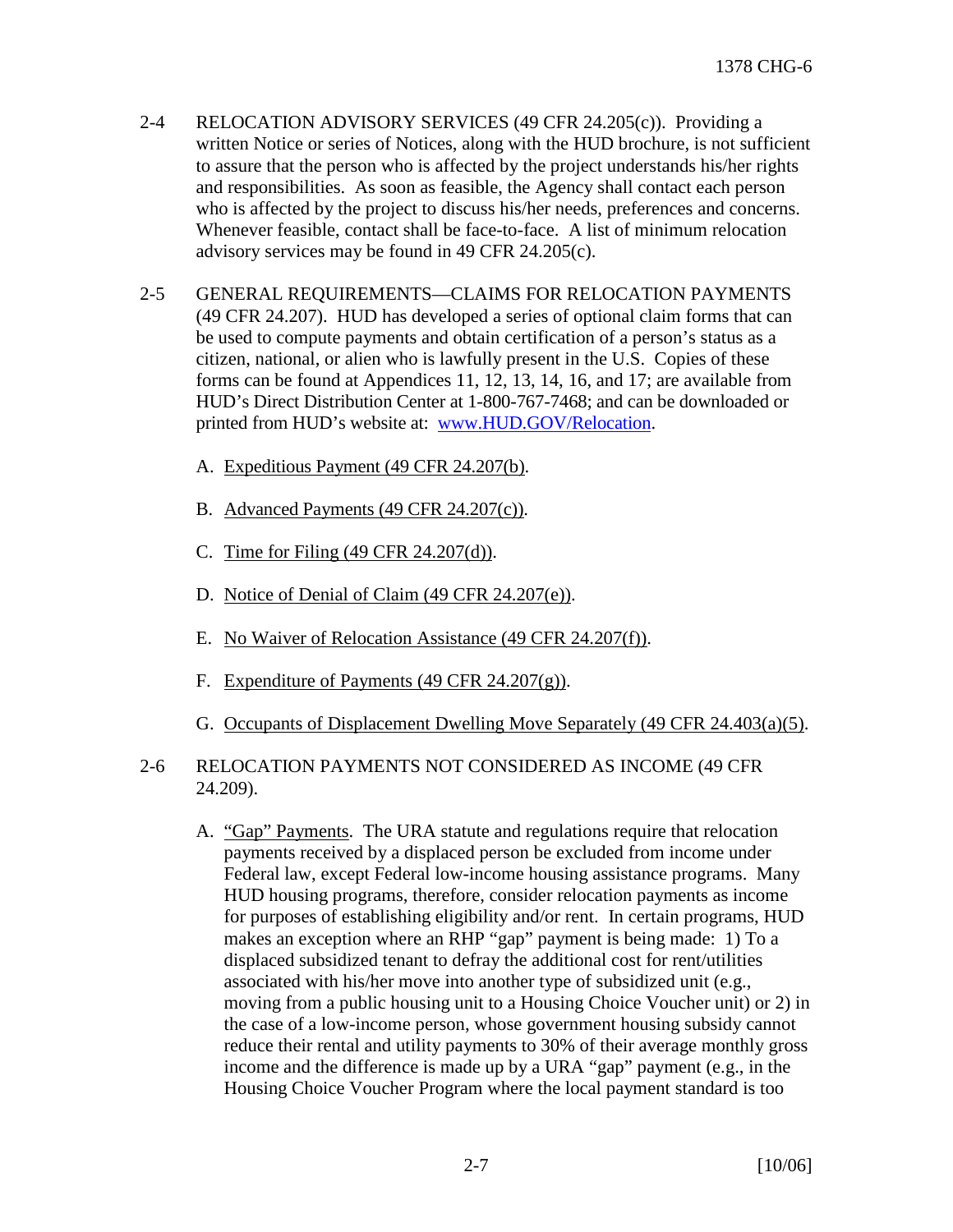low to enable the displaced person to lease and occupy decent, safe, and sanitary replacement housing in the local marketplace at 30 percent of their income for rent and utilities). These "gap" payments should be excluded from income as "temporary, nonrecurring, or sporadic income" whenever these payments represent compensation for additional costs incurred as a result of the displacement, provided these "gap" payments do not duplicate any housing subsidy the family would otherwise be entitled to under HUD programs.

- B. Moving to Subsidized Housing After Displacement. In the situation where a displaced person is vested with an RHP based on an unassisted private market unit and the person later applies for a HUD housing subsidy, the RHP should be considered as income for purposes of establishing eligibility and rent. Therefore, unless the person voluntarily refuses to accept continued RHP payments and the payments are discontinued by the displacing Agency, the RHP would be added to other income received by the person (or be considered as imputed income for the person, as in the case of a TANF recipient who has lost welfare benefits). If the person is still eligible for the HUD housing subsidy, continued payment of the RHP and the additional HUD subsidy may also constitute a duplication of assistance payments prohibited under 49 CFR 24.3.
- 2-7 TEMPORARY RELOCATION (49 CFR  $24.2(a)(9)(ii)(D)$ , Appendix A). "In 1987, the Uniform Act was amended to cover displacement from Federal and federally-assisted programs or projects as a direct result of rehabilitation. To counter the disincentive this might create for a tenant temporarily displaced from a residence while that residence is being rehabilitated, we considered such a person not to be displaced, if, and only if certain stringent protections are applied. These included covering moving expenses to and from the temporary location, payment of increased housing costs during the period of relocation, the guarantee of a return to the same unit, or to another unit in the same building or complex, anda limitation on a rental increase at the rehabilitated replacement unit."<sup>1</sup> Appendix A to the URA regulations provides guidance for temporarily relocating residential tenants and businesses in the many instances in which federallyassisted projects involve the acquisition, rehabilitation, or demolition of apartments, homes, commercial buildings, etc., which could allow for a quick return for the original occupants.
	- A. While Appendix A to the URA regulations has historically included provisions for temporary relocation, in 2005 a new one-year limitation was imposed on temporary relocations. An Agency which fails to meet its obligation to return a temporarily relocated person to the project within one year, may be liable for all costs connected with a subsequent permanent displacement of the person beginning at the end of the one year period

<span id="page-7-0"></span><sup>1</sup> Preamble, Uniform Relocation Assistance and Real Property Acquisition for Federal and Federally-Assisted Programs: Final Rule, 49 CFR Part 24, 70 FR 589, 592 (January 4, 2005).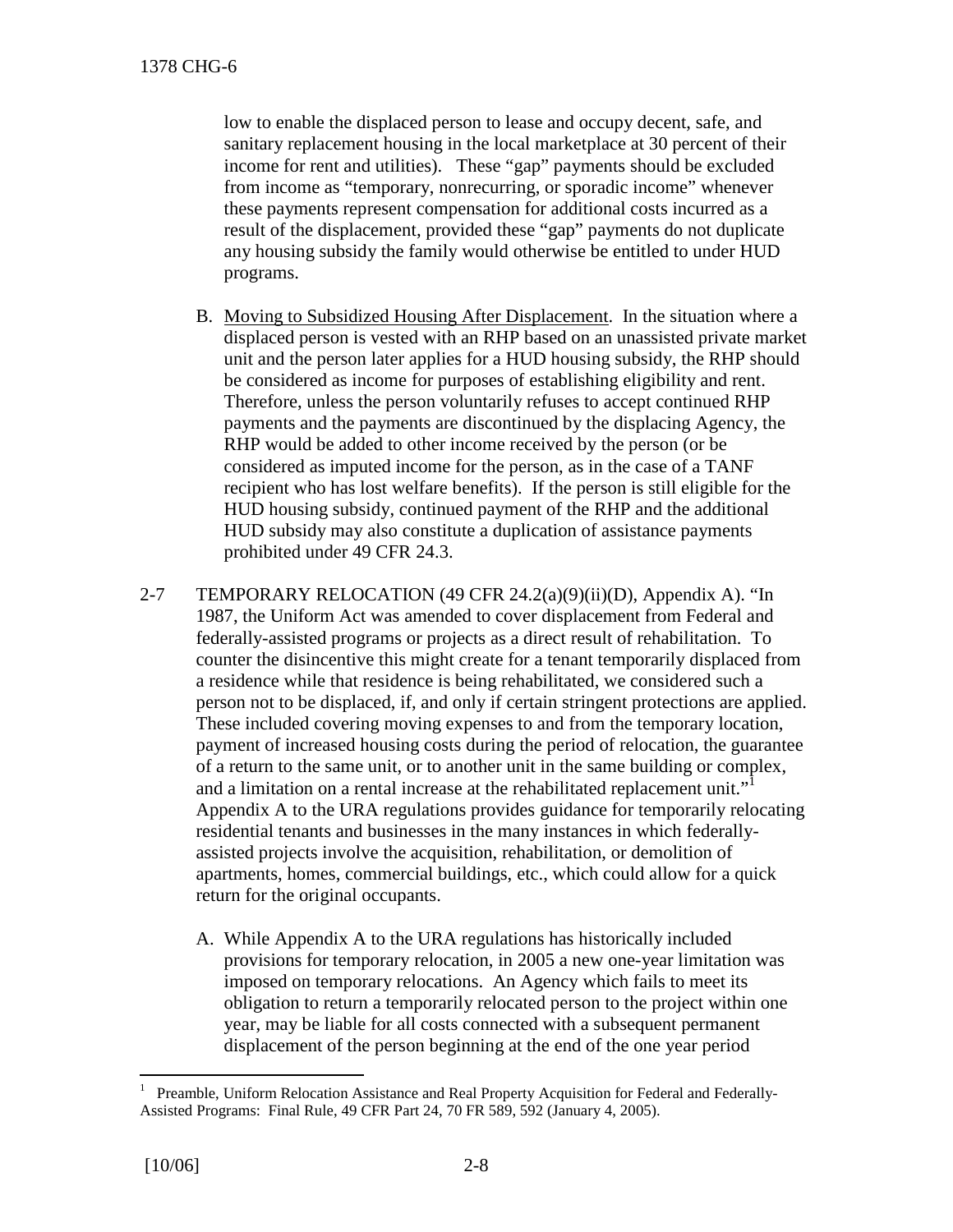(including a Replacement Housing Payment (RHP) for a residential occupant). The 2005 rule also made provision for the temporary relocation of a business which might have to be shut down due to rehabilitation of a site.

- 1) An Agency must reimburse a temporarily relocated person for reasonable out of pocket expenses incurred in connection with a temporary move. Such costs include moving expenses and increased housing costs.
	- a) An Agency may develop a schedule of moving estimates by unit size based on estimates from local movers to enable it to determine the reasonableness of moving costs. However, the Agency cannot use this schedule to place a fixed-payment maximum on the cost of any resident's move, if a higher amount is warranted and reasonable based on the actual amount of household goods to be moved or other extenuating circumstances that can be documented or explained. The URA Fixed Residential Moving Cost Schedule may be a useful resource in some circumstances (see 49 CFR 24.302).
	- b) Persons who will be temporarily relocated should be required to submit their moving cost estimates for Agency approval prior to the move and be warned that failure to submit an estimate ahead of time may result in the resident not being fully reimbursed. An Agency needs to determine that the possessions to be moved and the moving costs are reasonable and necessary (especially where only a partial move is required, see c. below).
	- c) A temporarily relocated person may not need to move all of his/her possessions (e.g., in the case of rehabilitation to only one room of a residence, the Agency may determine that only the possessions in that one room and some basic necessities may need to be moved based on the duration or location of the rehabilitation work).
- 2) An Agency must provide direct payment or reimbursement for all disconnection and reconnection of necessary utilities, i.e., water, sewer, gas, and electricity either by: 1) Paying the expenses directly to the applicable utility company on behalf of the resident, or 2) reimbursing the resident for the cost of transferring utility services to the replacement or temporary unit (documentation of the cost must be provided to the Agency by the resident).
- 3) Under the URA, the Agency is not required to reimburse a person for new or increased security or utility deposits that are refundable. Under the URA, refundable deposits are not considered a cost. However, to ease the burden such expenses might cause at the time of a temporary move, the Agency may elect to advance funds for such deposits under a repayment agreement, or may pay such deposits on behalf of the temporarily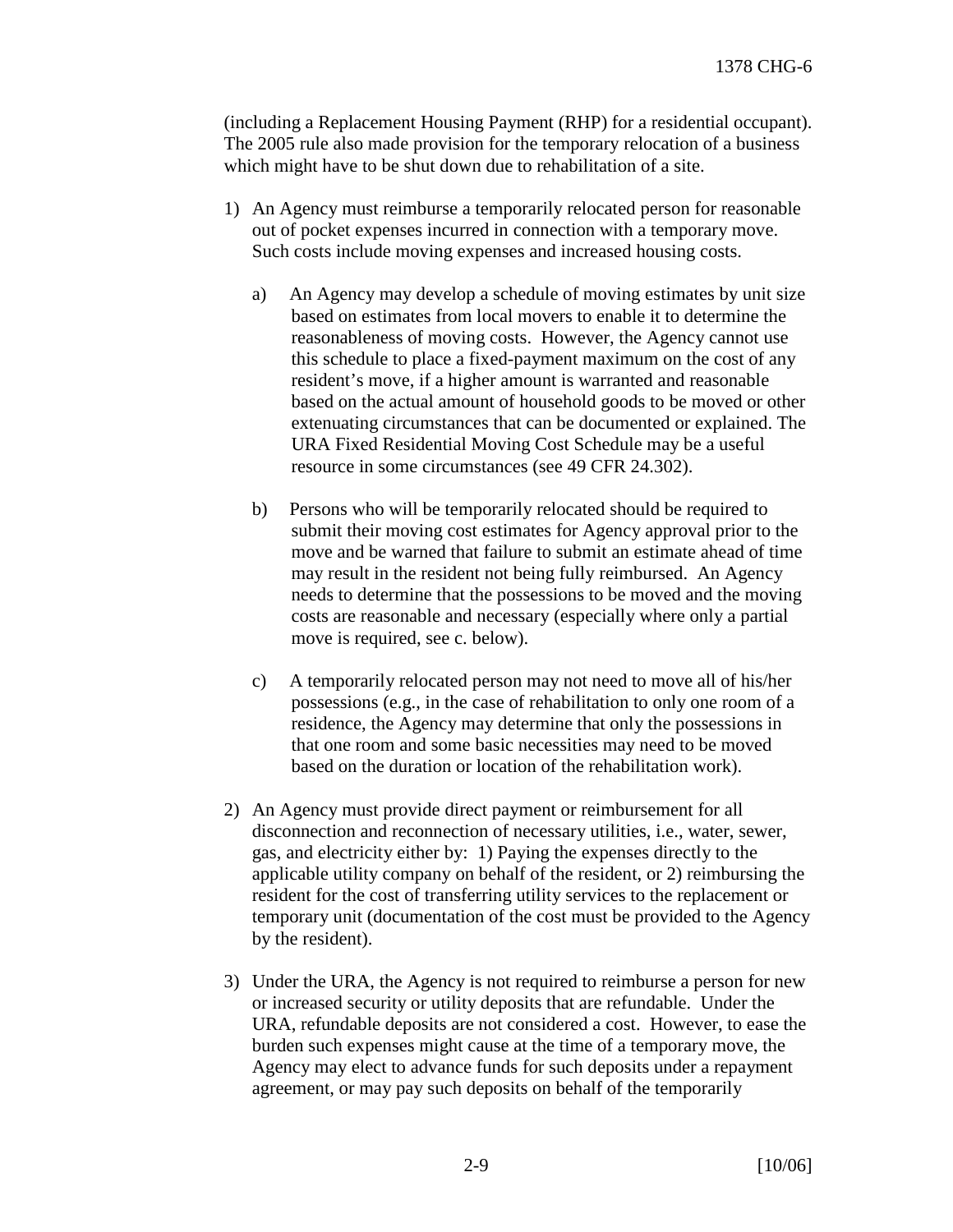relocated person (provided any refund will be made to the Agency and not the person)<sup>[2](#page-9-0)</sup> or, if payment is allowed under HUD program regulations or funding guidelines (e.g. under an optional relocation assistance policy permitted under HOME or CDBG grants), an Agency may choose to pay for new or increased utility deposits. An Agency should have a formal written policy on such payments as part of a written relocation plan or optional relocation assistance policy.

- 4) If the person has telephone, cable service, or Internet access at the displacement unit, the Agency must reimburse the person for costs involved in transferring existing service, if any (not the monthly service cost).
- 5) In an emergency, if a person must be temporarily relocated for the duration of the emergency situation from a unit that had cooking facilities to a temporary unit that lacks basic cooking facilities (e.g., a hotel), it is appropriate to reimburse the increased out of pocket costs for meals. Reimbursement may be based on paid receipts or on a "per diem" basis, as established by the Agency. Reimbursement for such expenses should be addressed in Agency policy. A person who has been moved to such a location in an emergency situation must be returned to their original unit or relocated to other decent, safe, and sanitary housing within a reasonable amount of time after the emergency has abated.
- 6) If after relocating to a temporary unit under reasonable conditions, a person chooses to move to another temporary unit of his/her own volition, the Agency must continue to pay any reasonable increased housing expenses, as long as the selected unit is decent, safe, and sanitary and the Agency was informed prior to the move so that the Agency can determine that the increased costs are reasonable. The increased housing cost of the temporary unit initially occupied by the person, or of any unit later occupied by the person, should not exceed the cost of the decent, safe, and sanitary temporary unit offered by the Agency. (The person is responsible for the moving costs.)
- 7) If the person is required to move from the temporary unit by the Agency (or the Agency agrees to the move from the temporary unit for good cause, e.g. health issues), the Agency must assist the person to locate other decent, safe, and sanitary housing and may pay all costs associated with the move and increased housing expenses.
- 8) Where a person is evicted for cause from a temporary unit, the person may not be entitled to continued temporary housing costs, the person may lose

<span id="page-9-0"></span> $2<sup>2</sup>$  In this case, lawful deductions from security deposits made by a landlord or utility company may be charged to the resident by the Agency. Any agreement with the resident to pay a deposit on their behalf should stipulate how and when repayment of non-refunded security deposit(s) must be made.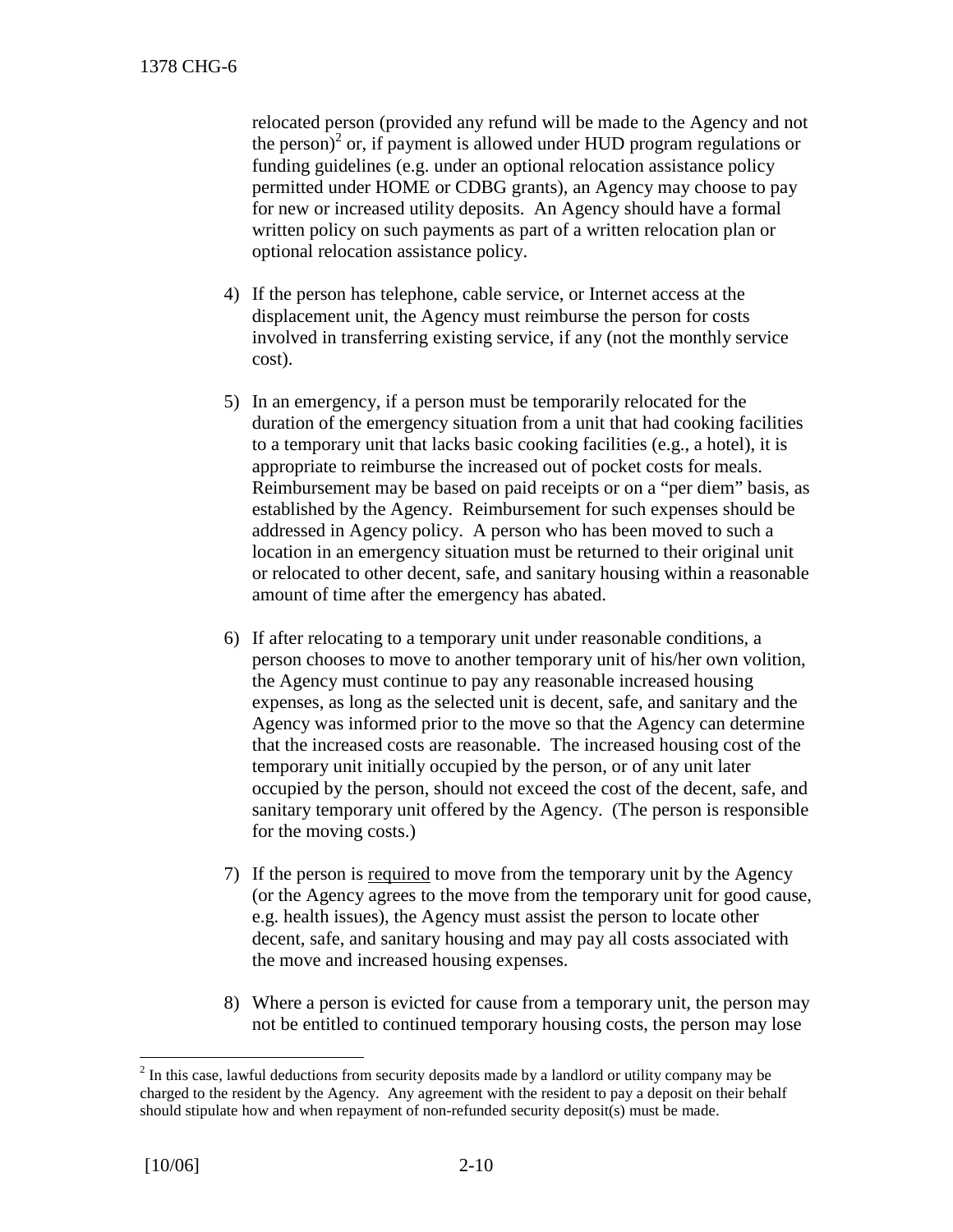his/her right of return to the displacement site, and the person may not be entitled to relocation payments as a displaced person (see paragraph 1-4 J.1).

- 9) Where a person will be temporarily relocated from a public housing unit to a non-public housing unit, if there is an increased rental and/or utility cost for the unit, residents will be entitled to reimbursement for the additional out-of-pocket $costs<sup>3</sup>$  $costs<sup>3</sup>$  $costs<sup>3</sup>$  for the period of time they occupy the temporary unit. All reasonable increases in utility costs must be covered by the PHA, even if the PHA utility allowance is lower than the actual costs to the resident. The temporary unit must be decent, safe, and sanitary. Prior to selection of any unit, public housing residents should be sure to notify the PHA and have the unit inspected.
- B. "After the one-year period, the final rule requires that a residential tenant be offered permanent relocation assistance. Such tenants may be given the opportunity to choose to continue to remain temporarily relocated for an agreed to period (based on new information about when they can return to the displacement unit), choose to permanently relocate to the unit which has been their temporary unit, and/or choose to permanently relocate elsewhere with Uniform Act assistance. It is expected that temporary relocations will be rare, and, for HUD funded projects, clearly planned for in the development of the project, and used only where a tenant is guaranteed a replacement unit in the project or unit from which they were displaced."<sup>[4](#page-10-1)</sup>
- C. Whenever there is any possibility that a person may not be able to return to a project, particularly where a reduced number of units will be available after completion of the project, Agencies are advised to provide displacement assistance applicable to a permanent move. In large and/or phased projects where completion will occur years in the future, there is no reasonable way an Agency can guarantee an occupant the right to return at the time of issuing a GIN or a NOE. Therefore, persons occupying such projects should be notified of their eligibility for the full amount of permanent relocation assistance available under the URA.
	- 1) No person who has been displaced from a project should be precluded from applying to and being considered for occupancy in the project after completion (see Paragraph 1-4 EE, Resident Return Policies, Return Criteria, or Re-occupancy Plan).
	- 2) The URA does not require that an agency pay for a return move to the project once a person has been permanently displaced (an agency is obligated to pay for the return move of any person that is temporarily

<span id="page-10-1"></span><span id="page-10-0"></span><sup>3</sup> See paragraph 2-6 A.

<sup>4</sup> Preamble, Uniform Relocation Assistance and Real Property Acquisition for Federal and Federally-Assisted Programs: Final Rule, 49 CFR Part 24, January 4, 2005, 70 FR 589.